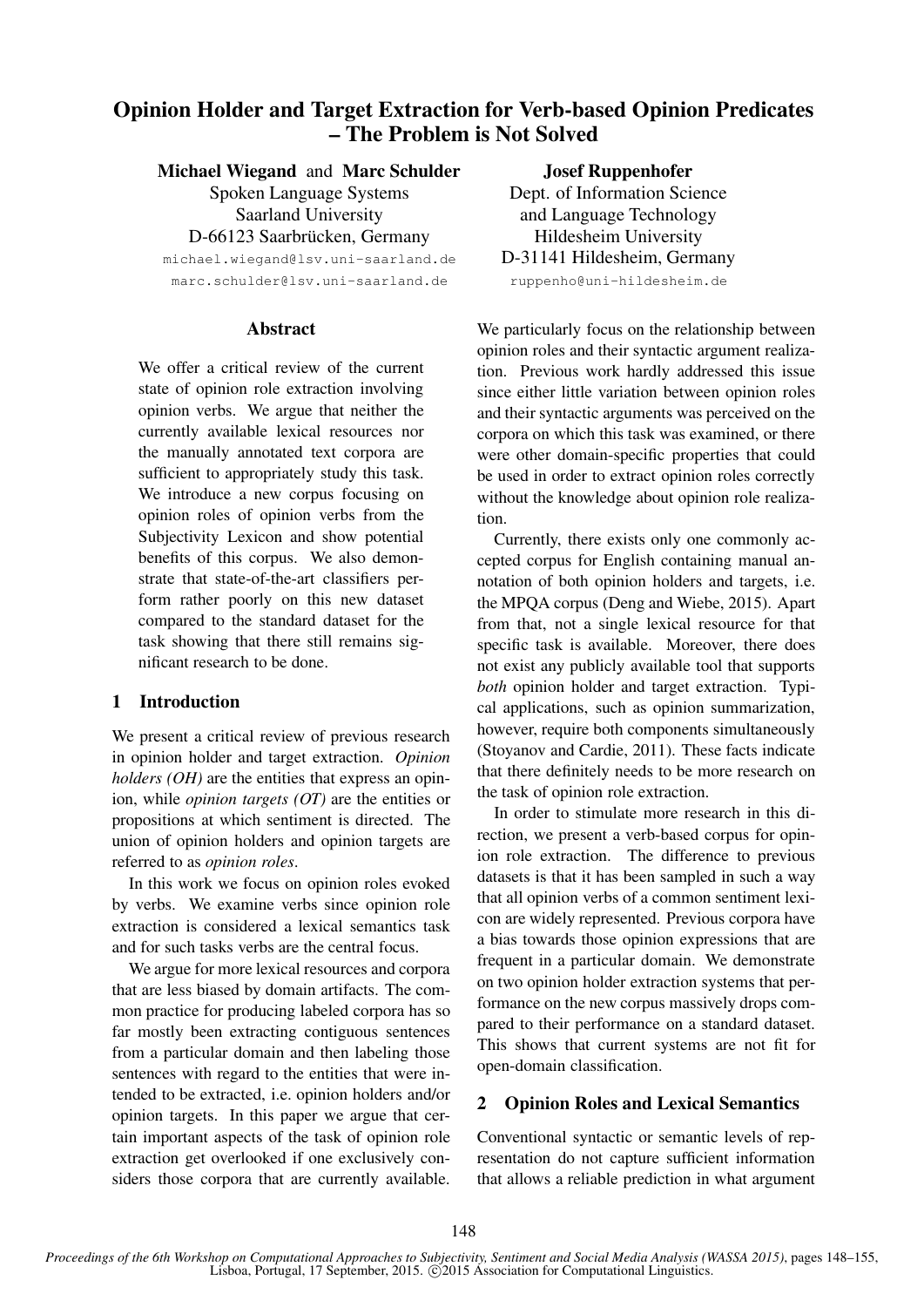positions an opinion role may be realized. This is illustrated by (1) and (2) which show that, even with the PropBank-like semantic roles (i.e. *agent*, *patient*<sup>1</sup> ) assigned to the entities, one may not be able to discriminate between the opinion roles.

```
(1) [Peter]_{agent}^{OH} dislikes [Mary]_{patient}^{OT}.
```

```
(2) [Peter]_{agent}^{OT} disappoints [Mary]_{patient}^{OH}.
```
We assume that it is lexical information that decides in what argument position opinion roles are realized. That is, a verb, such as *dislike*, *believe* or *applaud*, belongs to a group with different linguistic properties than verbs, such as *disappoint*, *interest* or *frighten*. However, the realizations of opinion roles observed in (1) and (2) are not the only possibilities. In (3), there is no explicitly mentioned opinion holder while the target is the agent. Such cases are triggered by verbs, such as *gossip*, *blossom* or *decay*.

(3) [These people] $_{agent}^{OT}$  are **gossiping** a lot.

Another type of opinion verb is presented in (4) and (5) where two viewpoints are evoked by the same verb in the same sentence. (4) denotes the sentiment view of *Peter* towards *Mary* while (5) represents the sentiment view of *Mary* towards *Peter* (i.e. *Peter* made *Mary* feel better).

These types of selectional preferences (1)-(5) have been observed before including the case of multiple viewpoint evocation (4)-(5), most prominently by Ruppenhofer et al. (2008). Yet little research on opinion role extraction has actually paid attention to this issue. One exception is Wiegand and Klakow (2012) who experiment with an induction approach to distinguish cases like (1) and (2). Nonetheless, datasets and lists of types of opinion verbs have not been publicly released.

The above analysis suggests more research on lexical resources is required. In the following, we show that existing resources are not suitable to provide the type of information we are looking for. As a reference of opinion verbs, we use the set of 1175 verbs contained in the Subjectivity Lexicon (Wilson et al., 2005). Our main assumption is that the opinion verbs from that lexicon can be considered a representative choice of all kinds of opinion expressions that exists in the English language.

# 3 On the Potential of Existing Lexical **Resources**

In §2, we demonstrated the need for acquiring more lexical knowledge about opinion verbs for open-domain opinion role extraction. This raises the question whether existing general-purpose resources could be exploited for this purpose. If one considers the plethora of different lexical resources developed for sentiment analysis, i.e. sentiment lexicons listing subjective expressions and their prior polarity (Wilson et al., 2005; Baccianella et al., 2010; Taboada et al., 2011), emotion lexicons (Mohammad and Turney, 2013) or connotation lexicons (Kang et al., 2014), one finds, however, that with respect to opinion role extraction there is a gap. What is missing is a lexicon that states for each opinion verb in which argument position an opinion role can be found.

# 3.1 Sparsity and Other Shortcomings of FrameNet

One resource that has previously been examined for this task is FrameNet (Baker et al., 1998). The idea is to identify in frames (which predominantly contain opinion expressions) those frame elements that typically contain either opinion holders or opinion targets. Once this mapping has been established, a FrameNet-parser, such as Semafor (Das et al., 2010), could be used to automatically recognize frame structures in natural language text. By consulting the mapping from frame elements to opinion roles, specific opinion roles could be extracted. Kim and Hovy (2006) followed this approach for a set of opinion verbs and adjectives. Thus, they were able to correctly resolve some problems which cannot be solved with the help of syntactic parsing or PropBank-like semantic roles, such as the role distinctions in (1) and (2). For instance, while the opinion holders in (6) and (7) map to the same frame element *EX-PERIENCER*, the PropBank-like semantic roles differ. Unfortunately, the resulting mapping lists from that work are not publicly available.

Table 1 shows some statistics of our opinion verbs with regard to matched frames and frame elements. Considering that there are 615 different frame elements associated to the different frames<sup>2</sup>

<sup>(4)</sup>  $[$ Peter] $_{agent}^{OH}$  consoles  $[Mary]_{patient}^{OT}$ .

<sup>(5)</sup>  $[$ Peter] $_{agent}^{OT}$  consoles  $[Mary]_{patient}^{OH}$ .

<sup>1</sup>By *agent* and *patient*, we mean constituents labeled as A0 and A1 in PropBank (Kingsbury and Palmer, 2002).

<sup>(6) [</sup>Peter EXPERIENCER] $_{agent}^{OH}$  dislikes [Mary] $_{patient}^{OT}$ .

<sup>(7) [</sup>Peter] $_{agent}^{OT}$  disappoints [Mary EXPERIENCER ] $_{patient}^{OH}$ 

 $2$ This count conflates frame elements of the same name that occur in different frames.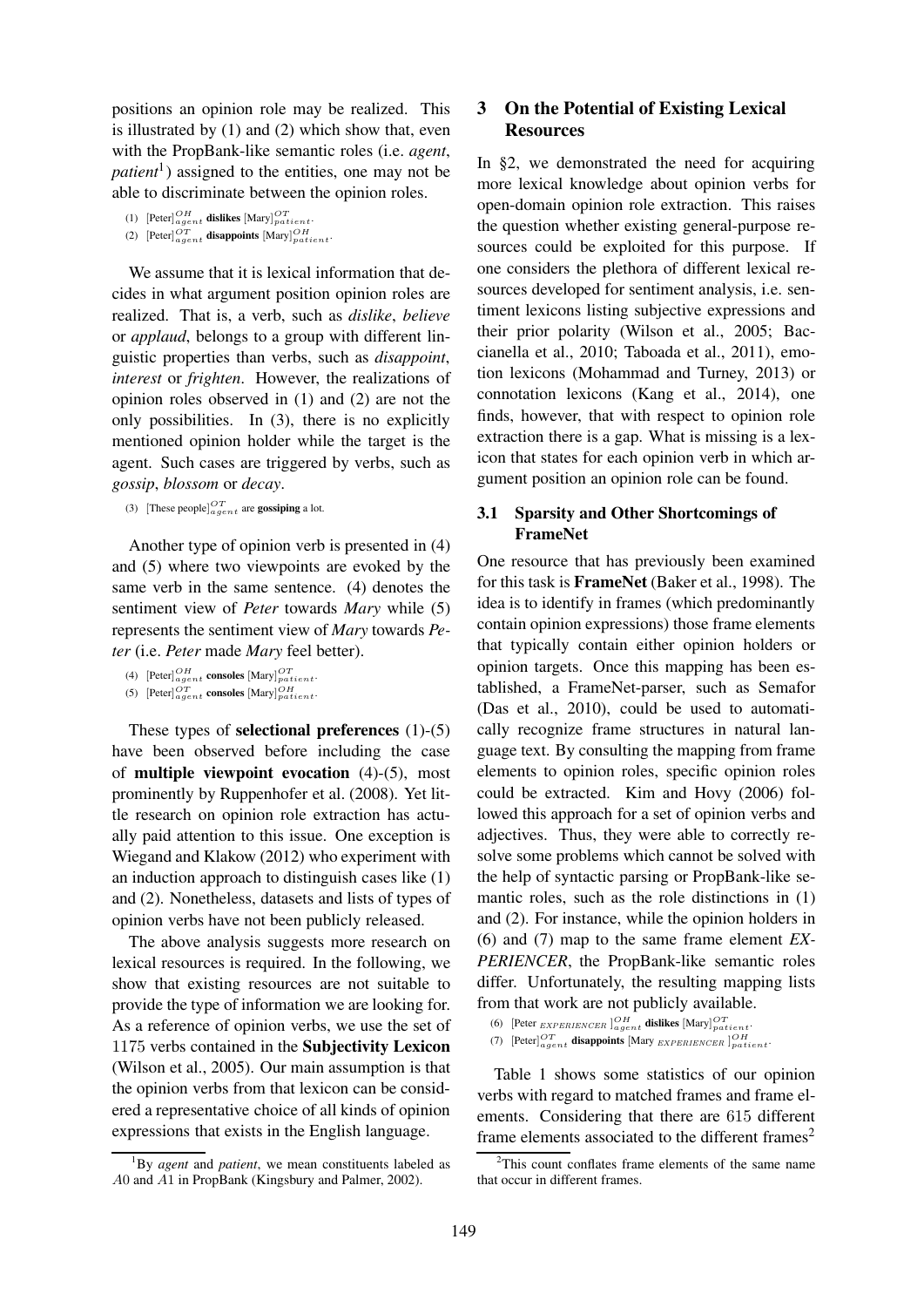| # opinion verbs (from the Subjectivity Lexicon)          | 1175 |
|----------------------------------------------------------|------|
| # opinion verbs with at least one frame                  | 691  |
| # different frames associated with opinion verbs         | 306  |
| # different frame elements associated with opinion verbs | 615  |

Table 1: Statistics of opinion verbs w.r.t frames and frame elements from FrameNet.

containing at least one of our opinion verbs, it becomes obvious that mapping opinion roles to frame elements is a challenging undertaking.

One major shortcoming of the FrameNetapproach for opinion role extraction is that the current FrameNet (version 1.5) still severely suffers from a data-sparsity problem. For example, approximately 45% of the opinion verbs from the Subjectivity Lexicon are missing from FrameNet (Table 1). Even though there exist ways to expand the knowledge contained in FrameNet (Das and Smith, 2012), there are also conceptual problems with the current FrameNet-ontology (Ruppenhofer and Rehbein, 2012). Since FrameNet is a general-purpose resource, there is no guarantee that frame structures perfectly match selectional preferences of opinion roles. For instance, we found that there are many frames that contain opinion verbs with different selectional preferences. The frame SCRUTINY, for example, typically contains many verbs that take an opinion holder in agent position and an opinion target in patient position (e.g. *investigate* or *analyse*). However, it also contains different verbs, such as *pry*. *Prying* means *to be interested in someone's personal life in a way that is annoying or offensive* (Macmillan Dictionary). Given this definition, we must note that this verb also contains another opinion view (in addition to the one also conveyed by the other verbs in this frame – as exemplified by (8) and (9)), namely that of the speaker of the utterance (condemning the behaviour of the agent of *pry*). As a consequence, the agent of *pry* is also an opinion target while its respective opinion holder is the speaker of the utterance (10).

### 3.2 WordNet Lacking Syntactic Knowledge

At first glance, using WordNet (Miller et al., 1990) as a way to acquire knowledge for selectional preferences of opinion verbs seems a better alternative. This resource has a far greater lexical coverage than FrameNet (for example, the set of opinion verbs from the Subjectivity Lexicon are all contained in WordNet). A straightforward solution for using that resource in the current task would be to group opinion verbs that share the same selectional preferences for opinion holders and targets with the help of the Word-Net ontology graph. One common way of doing so would be the application of some bootstrapping method in which one defines seed opinion verbs with distinct selectional preferences (for instance, one defines as one group opinion verbs that take agents as opinion holders, such as *dislike*, as another group verbs that take patients as opinion holders, such as *disappoint*, and so on) and propagate their labels to the remaining opinion verbs via the WordNet graph. Such bootstrapping on WordNet has been effectively used for the induction of sentiment lexicons (Esuli and Sebastiani, 2006; Rao and Ravichandran, 2009) or effect predicates (Choi and Wiebe, 2014). It relies on a good similarity metric in order to propagate the labels from labeled seed words to unlabeled words.

We experimented with the metrics in Word-Net::Similarity (Pedersen et al., 2004) and found that the opinion verbs most similar to a specified opinion verb do not necessarily share the same syntactic properties. For example, Table 2 lists the 12 opinion verbs most similar to *outrage* and *please*, which are typical opinion verbs that take an opinion holder in patient position and an opinion target in agent position.<sup>3</sup> (They would be plausible candidates for verb seeds for that verb category.) Unfortunately, among the list of similar verbs, we find many opinion verbs which have opinion holder and target in a different argument position, such as *hate* on the list for *outrage*:

(11)  $[\text{Mary}]_{agent}^{OT}$  outrages/appals/scandalizes/...  $[\text{Peter}]_{pattern}^{OH}$ 

```
(12) [Peter]_{agent}^{OH} hates/fears/loves/... [Mary]_{agent}^{OT}.
```
From a semantic point of view, the similarities obtained look reasonable. *rage*, *hate* and *dread* bear a semantic resemblance to *outrage*. However, the syntactic properties, i.e. the selectional (argument) preferences, which are vital for opinion role extraction, differ from *outrage*. Word-Net is a primarily *semantic* resource (mainly with a view towards lexical relations rather than valence or argument structure), syntactic aspects that would be necessary in order to induce selectional preferences, are missing. Therefore, we suspect that, by itself, WordNet is not a useful resource for the extraction of opinion roles.

<sup>(8) [</sup>The police] $OH$  investigated [her] $OT$  thoroughly.

<sup>(9) [</sup>The press] $OH$  continues to **pry** [into their affairs] $OT$ .

<sup>(10) [</sup>The press] $_{OT}$  continues to **pry** into their affairs. *(OH: speaker of the utterance)*

 $3$ We employ the metric by Wu and Palmer (1994).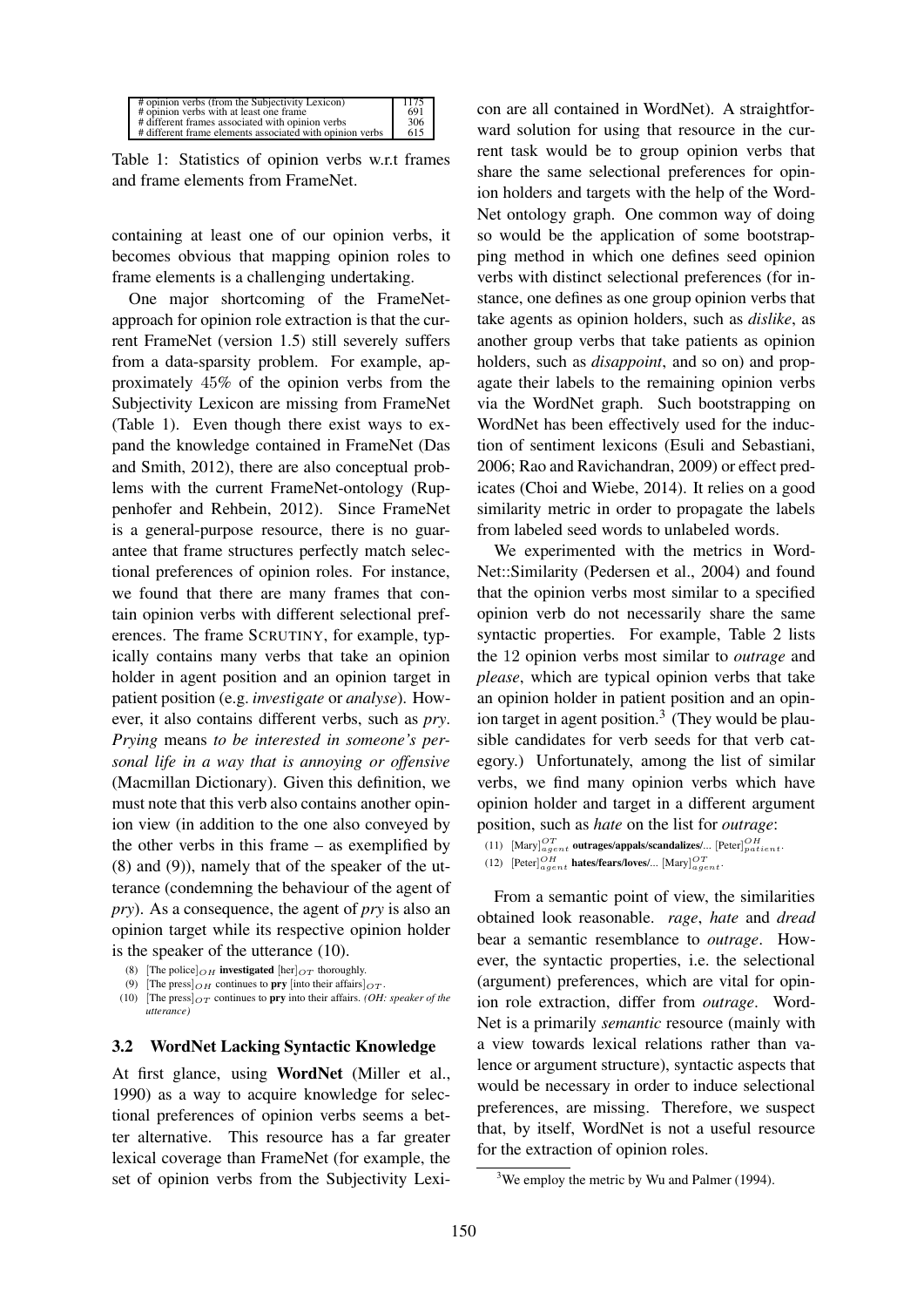| <b>outrage</b> : appall, scandalize, anger, rage, sicken, temper, hate, fear, love,<br>alarm, dread, tingle     |
|-----------------------------------------------------------------------------------------------------------------|
| please: delight, enthral, enchant, gratify, signify, obviate, madden,<br>blind, avoid, despair, disagree, crush |

Table 2: The 12 most similar verbs to *outrage* and *please* according to the WordNet::Similarity (underlined verbs do not share the selectional preference of the respective target verb).

| verbs  |       | adiectives |    |
|--------|-------|------------|----|
| tokens | tvpes | tokens     | es |
|        |       |            |    |

Table 3: Comparison of distribution of opinion verbs and opinion adjectives in the Darmstadt Service Review Corpus (DSRC).

# 4 Text Corpora for Fine-Grained Sentiment Analysis

The previous section suggested that none of those existing lexical resources yield the type of information that is required for opinion role extraction. We now also look at available text corpora and examine whether they reflect opinion verbs in such a way that the problem of opinion role extraction can be appropriately evaluated on them. We start by looking at the review domain.

## 4.1 Why the review domain is not suitable for studying opinion role extraction for verbs

There has been a lot of research on the review domain, which also means that there are several datasets from different domains allowing crossdomain sentiment analysis. However, for more indepth opinion role extraction evoked by verb predicates, these types of texts seem to be less suitable – despite the plethora of previous publications on opinion target extraction (Hu and Liu, 2004; Jakob and Gurevych, 2010; Liu et al., 2013b; Liu et al., 2013a; Liu et al., 2014). We identified the following reasons for that:

Firstly, the subtask of opinion holder extraction is not really relevant on this text type. Product reviews typically reflect the author's views on a particular product. Therefore, the overwhelming majority of explicitly mentioned opinion holders

| agent of verb | patient of verb | no (direct) relationship |
|---------------|-----------------|--------------------------|
| 21.8          |                 | 33.8                     |

Table 4: Proportion of relationships between opinion targets and opinion verbs in the Darmstadt Service Review Corpus (DSRC).

refer to the author of the pertaining review.

Secondly, opinion roles evoked by opinion verbs are less frequent. We extracted all sentences with opinion targets from the *Darmstadt Service* Review Corpus (DSRC) (Toprak et al., 2010)<sup>4</sup> and counted the parts of speech of the corresponding opinion expressions. Table 3 compares the frequency of opinion adjectives and verbs. It shows that adjectives are much more frequent than verbs.

Thirdly, the review domain is typically focused on products, e.g. movies, books, electronic devices etc. This also means that only specific semantic types are eligible for opinion holders and targets, e.g. persons are less likely to be opinion targets. Therefore, much of the research in opinion target extraction relies on entity priors. By that we mean that (supervised) classifiers learn weights for specific entities (typically nouns or noun phrases) of how likely they represent *a priori* an opinion target (Zhuang et al., 2006; Qiu et al., 2011; Liu et al., 2013b; Liu et al., 2014). For example, in the movie domain *Psycho* is very likely to be an opinion target as will be *iPhone* in the electronics domain. However, as such features do not transfer to other domains, they distract research efforts from the universally applicable feature of selectional preferences. Table 4, for example, shows the proportion of different relationships between opinion targets and opinion verbs on DSRC. It shows that there is a considerable number of targets in both agent position (14) and patient position (13)  $\&$  (15). So, it is not trivial to detect opinion targets here. However, if one looks at typical sentences that fall into these two classes, one finds that entity priors and a few other heuristics would help to solve this extraction problem.

For example, all a supervised classifier would need to learn is that the personal pronoun *I* can never be an opinion target  $(13)$  – in the review domain it is typically an opinion holder. (This is a typical entity prior that can be learned.) Otherwise, agents are preferred opinion targets (14) but if the agent is not realized, we simply tag the patient (15). We found that these simple heuristics would manage to correctly identify more than 70% of opinion targets on DSRC (being a dependent of some opinion verb). Under these circumstances, one does not need to know that *recommend* and *stink* have different selectional prefer-

<sup>&</sup>lt;sup>4</sup>We chose this corpus as a typical representative corpus for sentiment analysis in the review domain.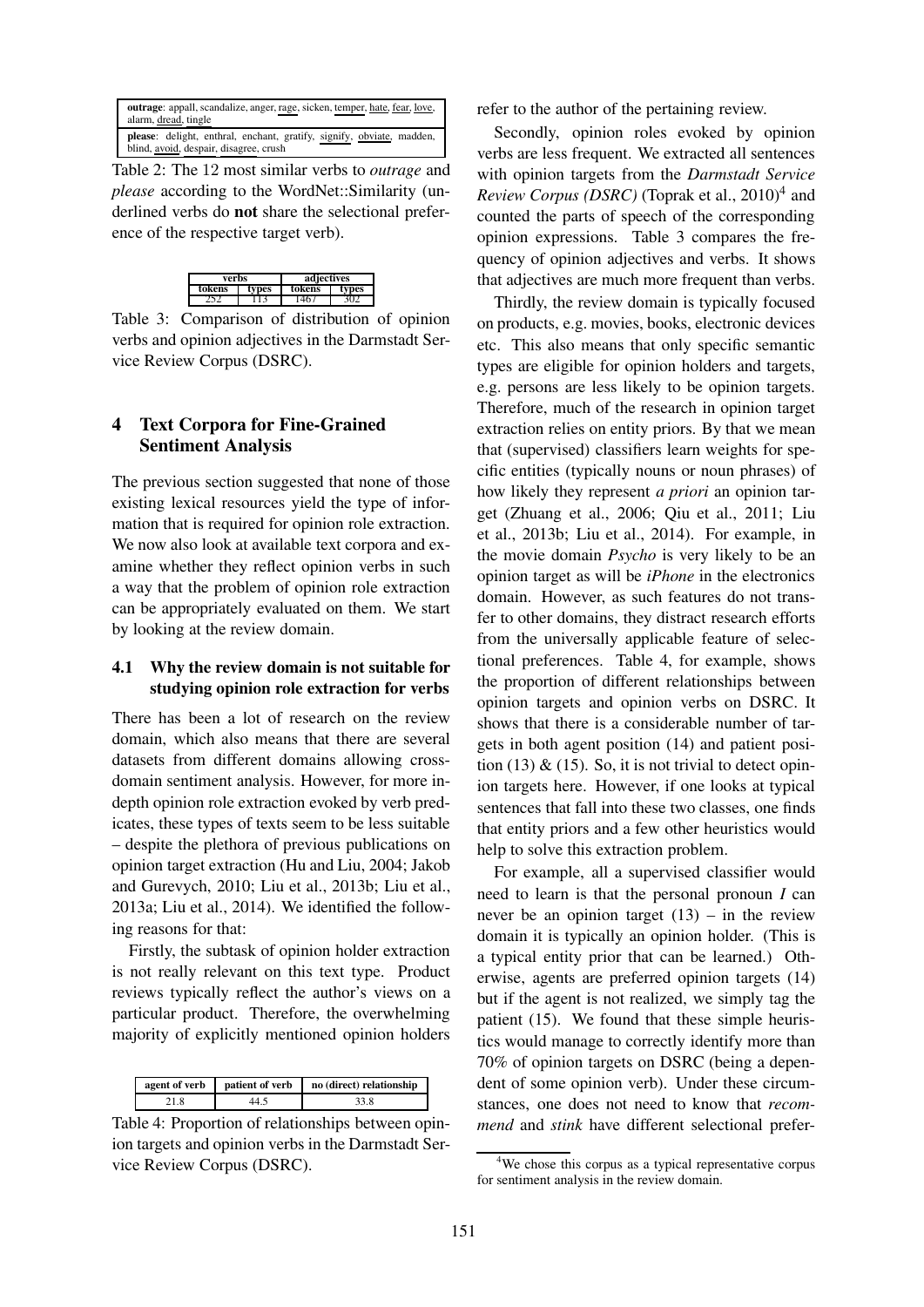|                                                                             | MPOA  | ЕКК  |
|-----------------------------------------------------------------------------|-------|------|
| $#$ sentences                                                               | 15753 | 1073 |
| avg. # mentions of the same opinion verb                                    | 6.3   | 1.   |
| avg. # (explicit) opinion holders per sentence                              | 0.1   | 0.7  |
| holders in agent position $\lceil \ln \% \rceil$                            | 77.4  | 45.8 |
| holders in patient position $\left[ \text{in } \tilde{\mathcal{D}} \right]$ | 3.1   | 13.3 |
| missing explicit holder $\lceil \text{in } \%$                              | 19.6  | 41.0 |
| multiple viewpoint evocation (in %)                                         |       |      |

Table 5: Statistics of MPQA and VERB.

ences on opinion targets.

- (13) I **recommend** [this site] $_{patient}^{OT}$  to anyone.
- (14) [Their programs] $_{agent}^{OT}$  stink.
- (15) Avoid [this institution] $_{partient}^{OT}$  if you are a Canadian student!

These heuristics may work on review datasets, but they become misleading when used in a crossdomain setting, since their predictiveness may be confined to specific domains. For example, in a novel written in the first person, the mere occurrence of *I* is not telling. No mention of *I* in Sentence (16) (taken from *Gulliver's Travels*) represents an opinion holder.

#### 4.2 Is the news domain any better?

While we think that the review domain is less suitable for opinion role extraction, the conditions we find on news corpora seem more promising. Typically, news corpora tend to be multi-topic. As a consequence, opinion targets can be of different semantic types. Persons can function both as opinion holders and targets. In other words, corpus artifacts like the ones mentioned in §4.1 are less likely to be helpful in solving the task. The fact that the only corpus with a significant amount of both opinion holders and targets annotated, namely *MPQA 3.0* (Deng and Wiebe, 2015), consists of news text, further lends itself to the usage of that domain. Moreover, we do not have a bias towards adjectives. On the MPQA corpus, for example, we actually found that there are 10% more opinion verb mentions than opinion adjective mentions. This analysis may suggest that the existing MPQA corpus would be suitable for our studies. Yet in the next sections, we show why for the study of opinion roles of opinion verbs, it is advisable to consider yet another corpus.

#### 5 Our New Opinion Verb Corpus

With our new corpus for fine-grained analysis, we mainly pursue three goals that, as discussed above, are not sufficiently met by previous resources:

- 1. Our corpus is designed for the evaluation of opinion role extraction systems focusing on mentions of opinion verbs.
- 2. It should widely represent various types of selectional preferences.
- 3. It should appropriately represent multiple viewpoint evocation.

Our new corpus was sampled from the *North American News Text Corpus* (LDC95T21). The dataset comprising 1073 sentences contains 753 opinion holders, 745 opinion targets and 499 opinion targets of a speaker view (e.g. as in (3)). We sampled in such a way that all opinion verbs from the Subjectivity Lexicon were contained (Goal 1). To compare: In the MPQA corpus, almost every second opinion verb is unattested.

In order to demonstrate that our new corpus is a more suitable resource in order to study selectional preferences (Goal 2) and multiple viewpoint evocation (Goal 3), we prepared some statistics regarding mentions of opinion verbs and their properties in the MPQA corpus and our corpus (denoted by VERB). Due to the unavailability of MPQA 3.0, we had to use MPQA 2.0, whose annotation with regard to opinion targets is incomplete. We therefore compare opinion verbs only with regard to their opinion holders. However, given the strong interrelations between opinion holders and targets (Yang and Cardie, 2013), we think that if it is shown that our corpus better represents the versatility of opinion holders, this should (almost) equally also apply for opinion targets.

Table 5 examines the types of argument positions in which an opinion holder is realized. We distinguish between three different roles (already informally introduced in §2): the holder is in agent position (example: *dislike*), the holder is in patient position (example: *disappoint*) or the holder is not an argument at all (example: *gossip*). The latter are cases in which the speaker (or some nested source) is the opinion holder. Table 5 also shows the proportion of verbs with multiple viewpoint evocation and the average frequency of individual opinion verbs. The table clearly shows that on MPQA opinion verbs selecting opinion holders in an agent position are predominant. We think that this is just an artifact of having a corpus of contiguous sentences whereby frequent verbs predominate. VERB, like MPQA, originates from the news domain. The only difference is that it has been sampled so that all opinion verbs of the Subjectivity Lexicon are equally represented (and not only the frequent ones). A look at our new corpus, which represents the set of opinion

<sup>(16)</sup> When [I] left Mr. Bates, [I] went down to my father: where [...] [I] got forty pounds, and a promise of thirty pounds a year to maintain me at Leyden: there [I] studied physic two years and seven months [...]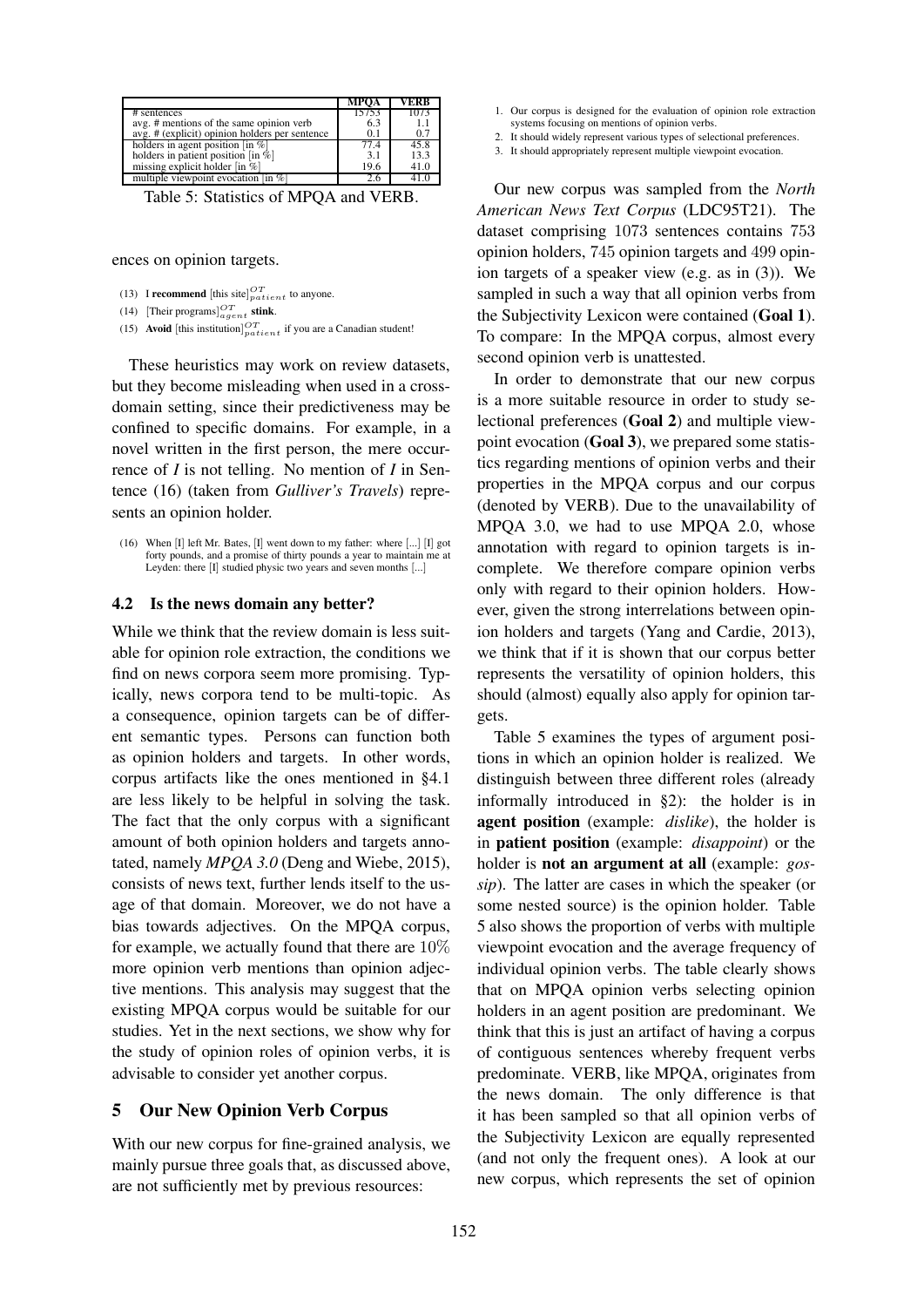verbs of the Subjectivity Lexicon, shows that other types of opinion verbs are actually underrepresented in MPQA. The same can be said about multiple viewpoint evocation. (The number for this latter phenomenon is surprisingly high. We found that the reason of this is that there are many verbs that follow the pattern of *pry* (9)-(10), i.e. conveying both a view of its agent and another view of the speaker, such as *idealize*, *moan*, *overemphasize*, *patronize*, *snub*, *swindle* or *trivialize*.)

We should wonder what impact this bias of opinion role realizations has on building classifiers. If one just focuses on MPQA, then always considering opinion holders in agent position will mean being right in almost 80% of the cases. Similarly, there is no need to consider multiple viewpoint evocation. So, this explains why previous research paid little attention to these issues.

#### 6 Details on Annotation

We followed the annotation scheme of Ruppenhofer et al. (2014). It is based on SalsaTigerXML (Erk and Padó, 2004), an annotation scheme originally devised for representing FrameNet-like semantic roles. On a sample of 200 sentences, we measured an interannotation agreement of Cohen's  $\kappa = 0.69$  for opinion holders and  $\kappa = 0.63$  for opinion targets. The corpus is going to be made publicly available to the research community.

### 7 Some Baselines

We now empirically prove that further research on opinion role extraction is needed. For this proof, we consider the two previously discussed corpora, MPQA and VERB. MPQA is chosen as a training set.<sup>5</sup> It is also the largest corpus. We want to show that despite its size, open-domain opinion role extraction requires some information that is still not contained in that corpus. Almost every second opinion verb from the Subjectivity Lexicon is not contained in that corpus.

In this evaluation, we only consider opinion holders. One reason for this is that opinion holders are less controversial to annotate (this also usually results in a higher interannotation agreement (§6)). Another reason is that there is no publicly available extraction system that covers targets.

For our experiments, we use the sequence labeler from Johansson and Moschitti (2013), *Mul-*

| fier | MPOA<br>$(train + test)$ |            |
|------|--------------------------|------------|
| ا ہ  |                          | .4.ov      |
|      | .98                      | $^{\circ}$ |

Table 6: F-scores of opinion-holder classifiers on the MPQA corpus and the new VERB corpus.

*tiRel*. We chose this classifier since it is currently the most sophisticated system for opinion holder extraction and it is publicly available. *MultiRel* incorporates relational features taking into account interactions between multiple opinion cues. In addition to *MultiRel*, we also consider convolution kernels (*CK*) from Wiegand and Klakow (2012). We include that classifier since it achieved overall better performance than the traditional CRFs on a wide set of experiments (Wiegand and Klakow, 2012) including on cross-domain settings.

In the evaluation, we only consider the opinion holders of our opinion verbs. Recall that we are only interested in the study of opinion roles associated with opinion verbs.

Table 6 shows the results. *MultiRel* produces the best performance on MPQA, but on VERB suffers from a similar domain-mismatch as *CK*. This drop in performance is not only due to the fact that many opinion verbs do not occur in MPQA, but also because the selectional preferences of these uncovered verbs differ from the majority observed in MPQA (Table 5).

## 8 Conclusion

We have argued for more research regarding opinion role extraction involving opinion verbs. We showed that with existing corpora, certain problems, such as the differences in selectional preferences among opinion verbs cannot be properly addressed. One cause for this is that corpora available contain opinion verbs with predominantly one selectional preference. Another is that the corpora have certain characteristics that happen to allow inferring opinion roles for specific text types in the corpus (e.g. entity priors in reviews) but which are not transferable to other text types. In order to study the issue of opinion role realization more thoroughly, we have created a small dataset of sentences in which the opinion roles of opinion verbs from the Subjectivity Lexicon have been annotated. With two state-of-the-art classifiers trained on the large MPQA corpus, we could only produce comparatively poor results on opinion role extractions. This shows that further research on that research task is required.

 $5$ The split-up of training and test set on the MPQA corpus follows the specification of Johansson and Moschitti (2013).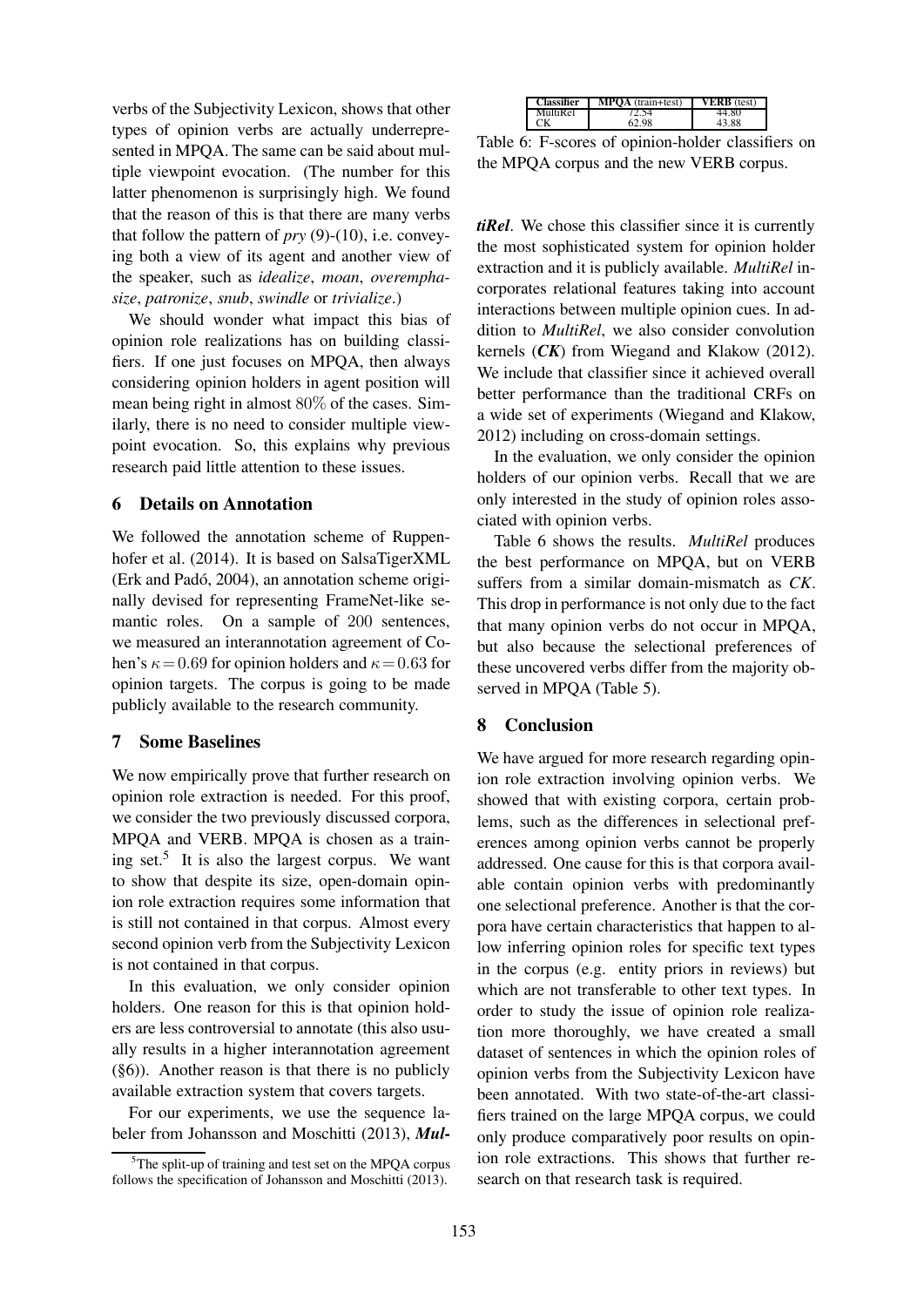#### Acknowledgements

We would like to thank Stephanie Köser for annotating parts of the resources presented in this paper. The authors were partially supported by the German Research Foundation (DFG) under grants RU 1873/2-1 and WI 4204/2-1.

## References

- Stefano Baccianella, Andrea Esuli, and Fabrizio Sebastiani. 2010. SentiWordNet 3.0: An Enhanced Lexical Resource for Sentiment Analysis and Opinion Mining. In *Proceedings of the Conference on Language Resources and Evaluation (LREC)*, pages 2200–2204, Valletta.
- Collin F. Baker, Charles J. Fillmore, and John B. Lowe. 1998. The Berkeley FrameNet Project. In *Proceedings of the International Conference on Computational Linguistics and Annual Meeting of the Association for Computational Linguistics (COLING/ACL)*, pages 86-90, Montréal, Quebec, Canada.
- Yoonjung Choi and Janyce Wiebe. 2014. +/-EffectWordNet: Sense-level Lexicon Acquisition for Opinion Inference. In *Proceedings of the Conference on Empirical Methods in Natural Language Processing (EMNLP)*, pages 1181–1191, Doha, Qatar.
- Dipanjan Das and Noah A. Smith. 2012. Graph-Based Lexicon Expansion with Sparsity-Inducing Penalties. In *Proceedings of the Human Language Technology Conference of the North American Chapter of the ACL (HLT/NAACL)*, pages 677– 687, Montréal, Quebec, Canada.
- Dipanjan Das, Nathan Schneider, Desai Chen, and Noah A. Smith. 2010. Probabilistic Frame-Semantic Parsing. In *Proceedings of the Human Language Technology Conference of the North American Chapter of the ACL (HLT/NAACL)*, pages 948–956, Los Angeles, CA, USA.
- Lingjia Deng and Janyce Wiebe. 2015. MPQA 3.0: An Entity/Event-Level Sentiment Corpus. In *Proceedings of the Human Language Technology Conference of the North American Chapter of the ACL (HLT/NAACL)*, pages 1323–1328, Denver, CO, USA.
- Katrin Erk and Sebastian Padó. 2004. A powerful and versatile xml format for representing role-semantic annotation. In *Proceedings of the Conference on Language Resources and Evaluation (LREC)*, pages 799–802, Lisbon, Portugal.
- Andrea Esuli and Fabrizio Sebastiani. 2006. Senti-WordNet: A Publicly Available Lexical Resource for Opinion Mining. In *Proceedings of the Conference on Language Resources and Evaluation (LREC)*, pages 417–422, Genova, Italy.
- Minqing Hu and Bing Liu. 2004. Mining and Summarizing Customer Reviews. In *Proceedings of the ACM SIGKDD International Conference on Knowledge Discovery & Data Mining (KDD)*, pages 168– 177, Seattle, WA, USA.
- Niklas Jakob and Iryna Gurevych. 2010. Extracting Opinion Targets in a Single- and Cross-Domain Setting with Conditional Random Fields. In *Proceedings of the Conference on Empirical Methods in Natural Language Processing (EMNLP)*, pages 1035– 1045, Boston, MA, USA.
- Richard Johansson and Alessandro Moschitti. 2013. Relational Features in Fine-Grained Opinion Analysis. *Computational Linguistics*, 39(3):473–509.
- Jun Seok Kang, Song Feng, Leman Akoglu, and Yejin Choi. 2014. ConnotationWordNet: Learning Connotation over the Word+Sense Network. In *Proceedings of the Annual Meeting of the Association for Computational Linguistics (ACL)*, pages 1544– 1554, Baltimore, MD, USA.
- Soo-Min Kim and Eduard Hovy. 2006. Extracting Opinions, Opinion Holders, and Topics Expressed in Online News Media Text. In *Proceedings of the ACL Workshop on Sentiment and Subjectivity in Text*, pages 1–8, Sydney, Australia.
- Paul Kingsbury and Martha Palmer. 2002. From TreeBank to PropBank. In *Proceedings of the Conference on Language Resources and Evaluation (LREC)*, pages 1989–1993, Las Palmas, Spain.
- Kang Liu, Liheng Xu, Yang Liu, and Jun Zhao. 2013a. Opinion Target Extraction Using Partially-Supervised Word Alignment Model. In *Proceedings of the International Joint Conference on Artificial Intelligence (IJCAI)*, pages 2134–2140, Beijing China.
- Kang Liu, Liheng Xu, and Jun Zhao. 2013b. Syntactic Patterns versus Word Alignment: Extracting Opinion Targets from Online Reviews. In *Proceedings of the Annual Meeting of the Association for Computational Linguistics (ACL)*, pages 1754–1763, Sofia, Bulgaria.
- Kang Liu, Liheng Xu, and Jun Zhao. 2014. Extracting Opinion Targets and Opinion Words from Online Reviews with Graph Co-ranking. In *Proceedings of the Annual Meeting of the Association for Computational Linguistics (ACL)*, pages 314–324, Baltimore, MD, USA.
- George Miller, Richard Beckwith, Christiane Fellbaum, Derek Gross, and Katherine Miller. 1990. Introduction to WordNet: An On-line Lexical Database. *International Journal of Lexicography*, 3:235–244.
- Saif Mohammad and Peter Turney. 2013. Crowdsourcing a Word-Emotion Association Lexicon. *Computational Intelligence*, 39(3):555–590.